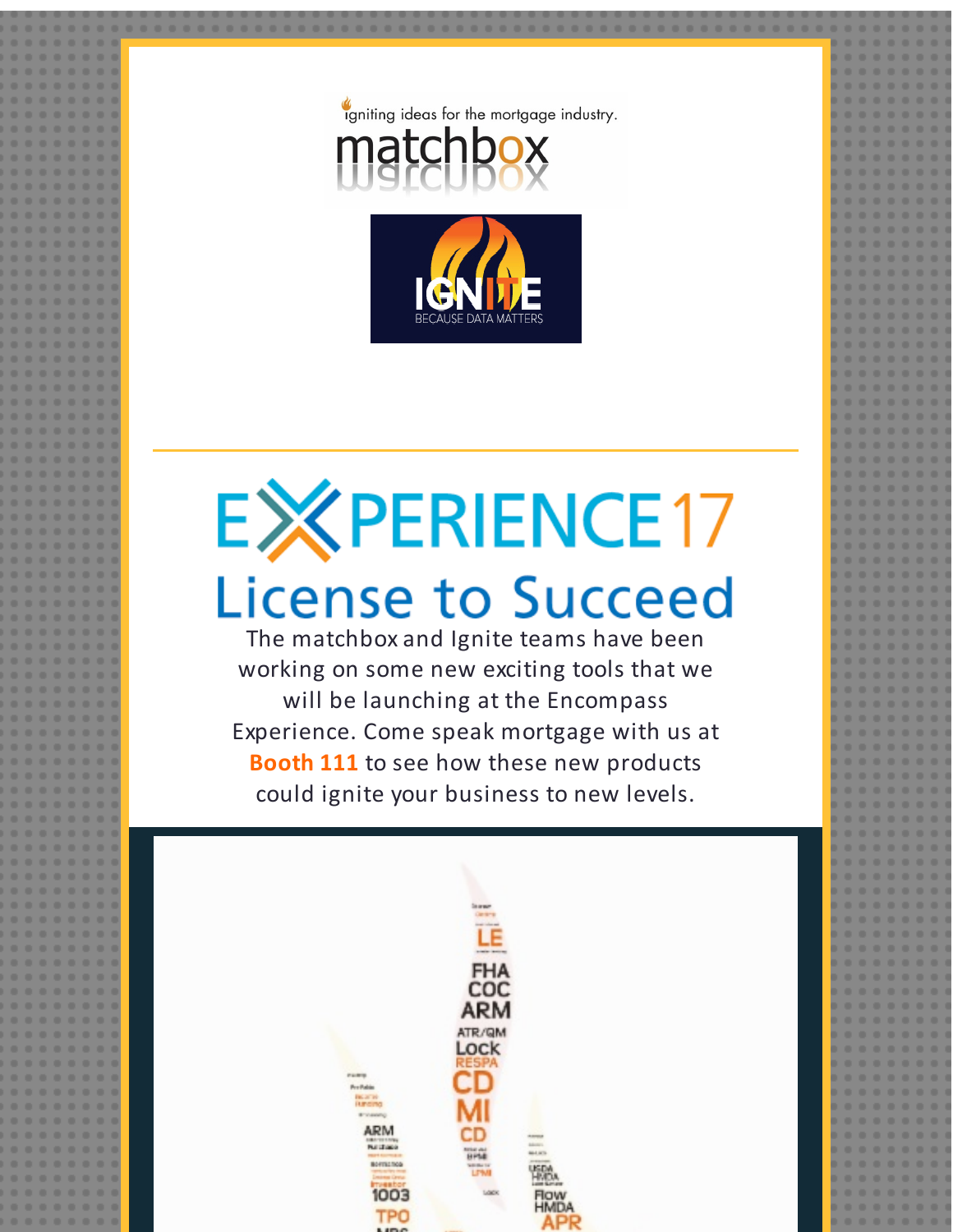

The mortgage industry has a language unto its own.

In order to speak Encompass, you need to speak mortgage.

At matchbox and Ignite, we speak mortgage and we speak mortgage technology everyday.

Come visit our team at booth 111 at the Encompass Experience to see what we have been working on since you last saw us or worked with